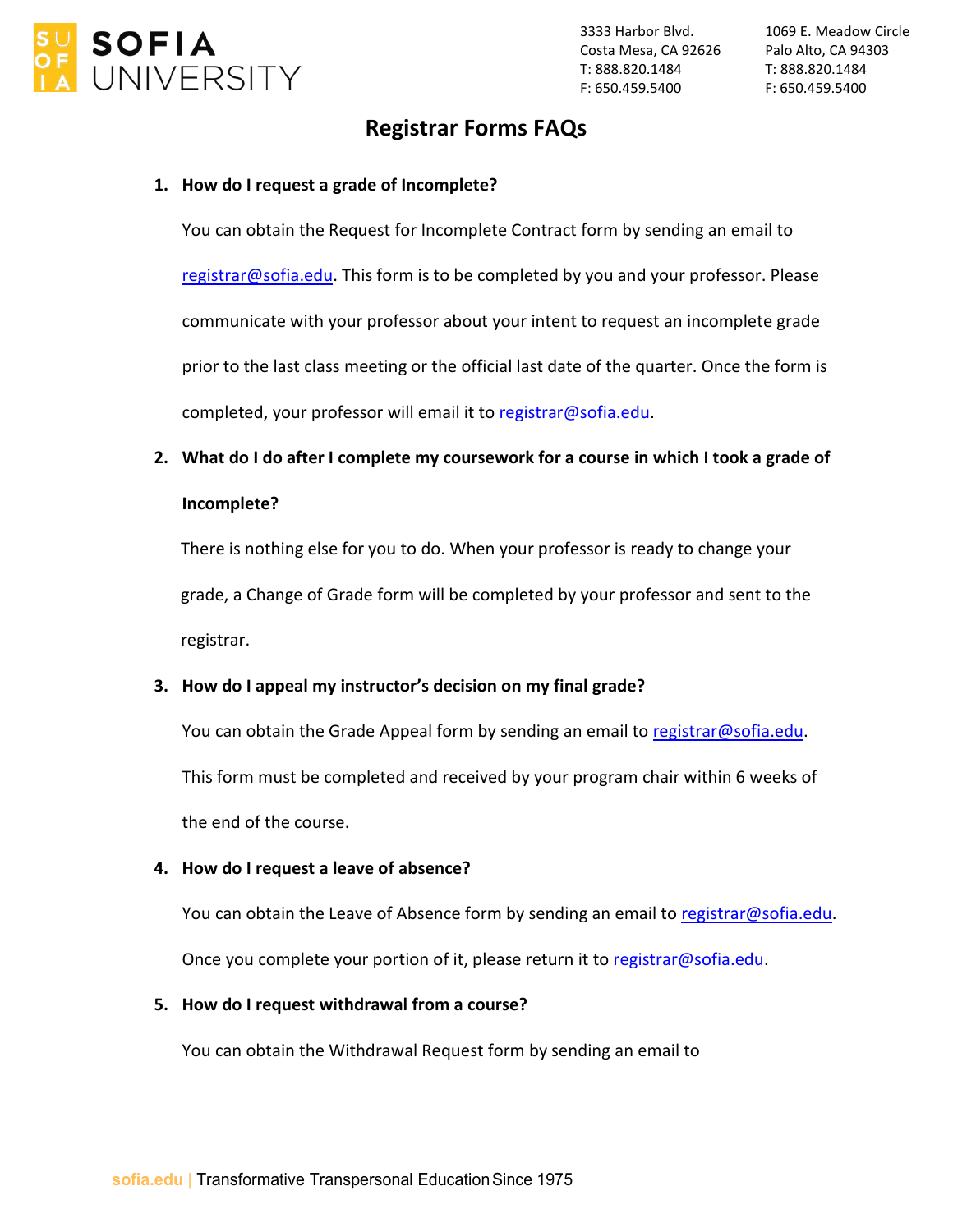[registrar@sofia.edu.](mailto:registrar@sofia.edu) Once you complete your portion of it, please return it to [registrar@sofia.edu.](mailto:registrar@sofia.edu)

#### **6. How do I withdraw from the university?**

You can obtain the Withdrawal Request form by sending an email to [registrar@sofia.edu.](mailto:registrar@sofia.edu) Once you complete your portion of it, please return it to [registrar@sofia.edu.](mailto:registrar@sofia.edu)

# **7. How do I give my consent to Sofia University to share details of my student records with third parties?**

You can obtain the Release Authorization form by sending an email to

[registrar@sofia.edu.](mailto:registrar@sofia.edu) Once you complete it, please return it to [registrar@sofia.edu.](mailto:registrar@sofia.edu)

## **8. If I am interested in taking a course as an independent study, how do I go about**

#### **that?**

You can obtain the Independent Study form by sending an email to [registrar@sofia.edu.](mailto:registrar@sofia.edu) Once you complete your portion, please send it to your professor to complete the rest. After program chair approval, your instructor will send the form

to [registrar@sofia.edu.](mailto:registrar@sofia.edu)

#### **9. How do I transfer programs?**

You can obtain the Program Transfer form by sending an email to [registrar@sofia.edu.](mailto:registrar@sofia.edu) The second page of this form serves the purpose of transferring any applicable courses you have taken from a previous institution into the new program, but this portion should be completed by the new program chair. Once you complete your portion,